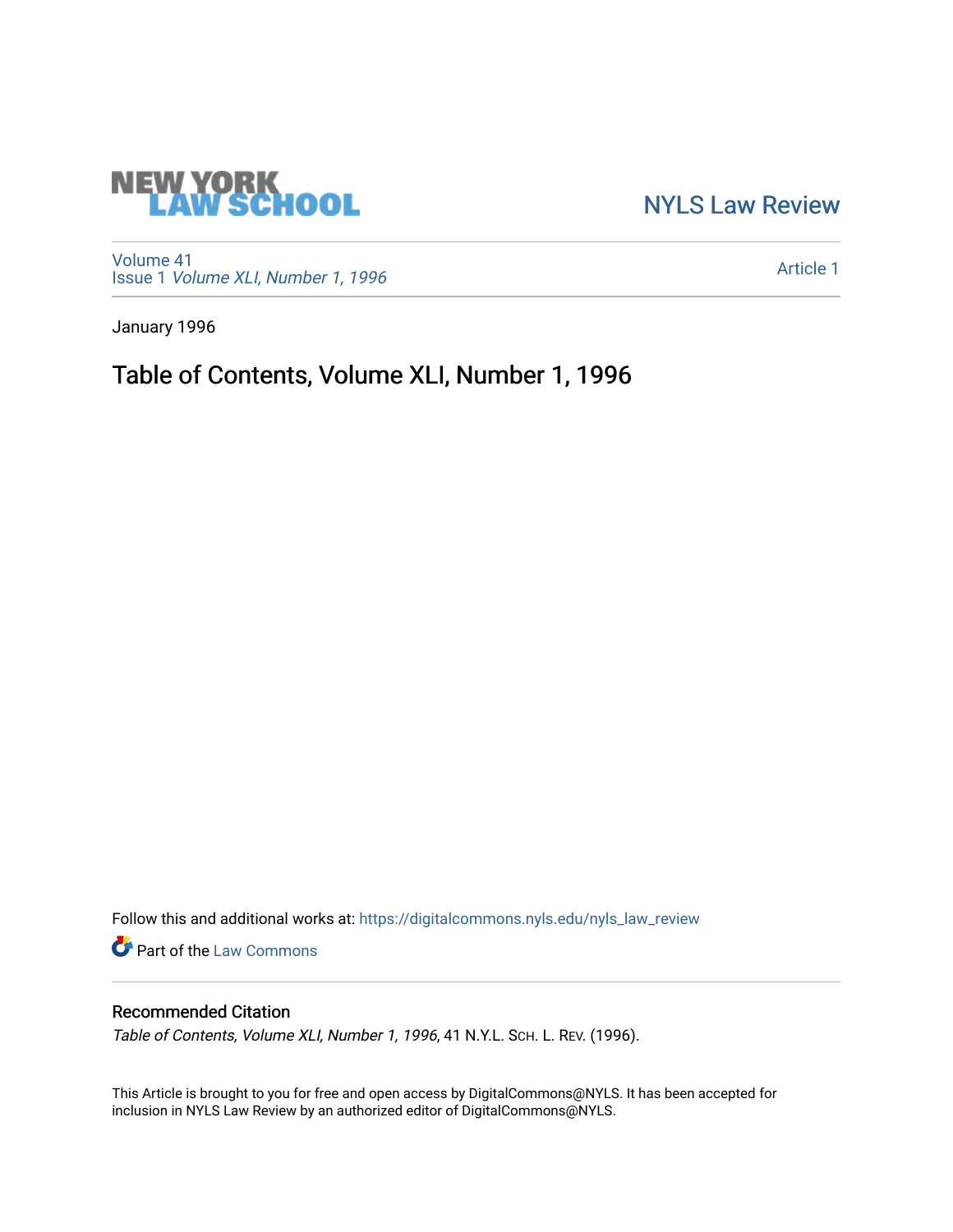## **NEW YORK LAW SCHOOL LAW REVIEW**

**0** Copyright 1996 *New York Law School Law Review*

| <b>VOLUME XLI</b> | NUMBER 1 | 1996 |
|-------------------|----------|------|
|                   |          |      |

#### **CONTENTS**

#### **SYMPOSIUM: JOB RESTRICTIONS AND DISCLOSURE REQUIREMENTS FOR IV-INFECTED** HEALTH CARE **PROFESSIONALS:** WHOSE **PRIVACY Is IT ANYWAY?**

**INTRODUCTION** 

*Arthur S. Leonard*  $\mathbf{1}$ 

SYMPOSIUM DIALOGUE

| Michael L. Closen   |   |
|---------------------|---|
| Marc E. Elovitz     |   |
| Arthur S. Leonard   |   |
| Kathryn C. Meyer    |   |
| Norton Spritz, M.D. | 5 |

HIV-AIDS, INFECTED SURGEONS AND DENTISTS, AND THE MEDICAL PROFESSION'S BETRAYAL OF ITS RESPONSIBILITY TO PATIENTS

*Michael L. Closen* 57

WHY THE DEBATE ON RESTRICTING HEALTH CARE WORKERS WITH HIV SHOULD END: A RESPONSE TO PROFESSOR CLOSEN

*Marc E. Elovitz* 141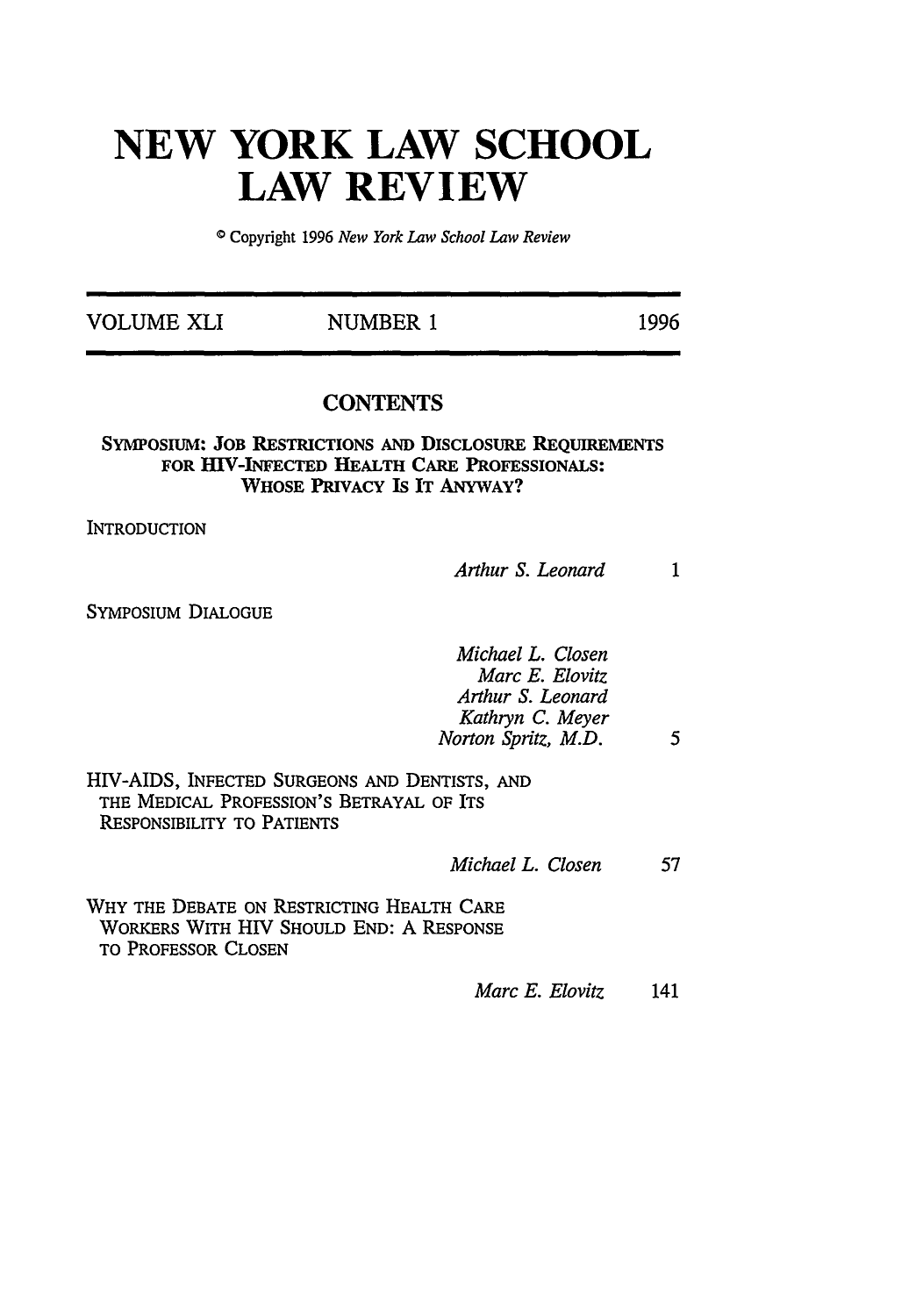#### REPORT OF THE AD Hoc COMMITTEE ON AIDS: HIV-INFECTED HEALTH CARE WORKERS AND EMPLOYMENT DISCRIMINATION LAW

| The Association of the Bar of the City of New York                                                                      |     |
|-------------------------------------------------------------------------------------------------------------------------|-----|
| PROFESSIONALISM, MENTAL DISABILITY, AND<br>THE DEATH PENALTY                                                            |     |
| Introduction                                                                                                            |     |
| Ilene Zwirn, M.D.                                                                                                       | 163 |
| THE EROSION OF ETHICS AND MORALITY IN MEDICINE:<br>PHYSICIAN PARTICIPATION IN LEGAL EXECUTIONS<br>IN THE UNITED STATES  |     |
| Alfred M. Freedman, M.D., & Abraham L. Halpern, M.D.                                                                    | 169 |
| THE PSYCHIATRIST AS EVALUATOR: CONFLICTS<br>AND CONSCIENCE                                                              |     |
| Robert T.M. Phillips, M.D., Ph.D.                                                                                       | 189 |
| "THE EXECUTIONER'S FACE IS ALWAYS WELL-HIDDEN":<br>THE ROLE OF COUNSEL AND THE COURTS IN<br><b>DETERMINING WHO DIES</b> |     |
| Michael L. Perlin                                                                                                       | 201 |
| <b>ARTICLE</b>                                                                                                          |     |
| PLUGS, HOLES, FILTERS, AND GOALS: AN ANALYSIS<br>OF LEGISLATIVE ATTITUDES                                               |     |
| M.B.W. Sinclair                                                                                                         | 237 |
| <b>NOTES</b>                                                                                                            |     |

**DECIDING** FOR OTHERS: NEW YORK LAW **AND** THE RIGHTS OF INCOMPETENT PERSONS TO WITHHOLD OR WITHDRAW **LIFE-SUSTAINING** MEDICAL TREATMENT

*Marina Martino* 285